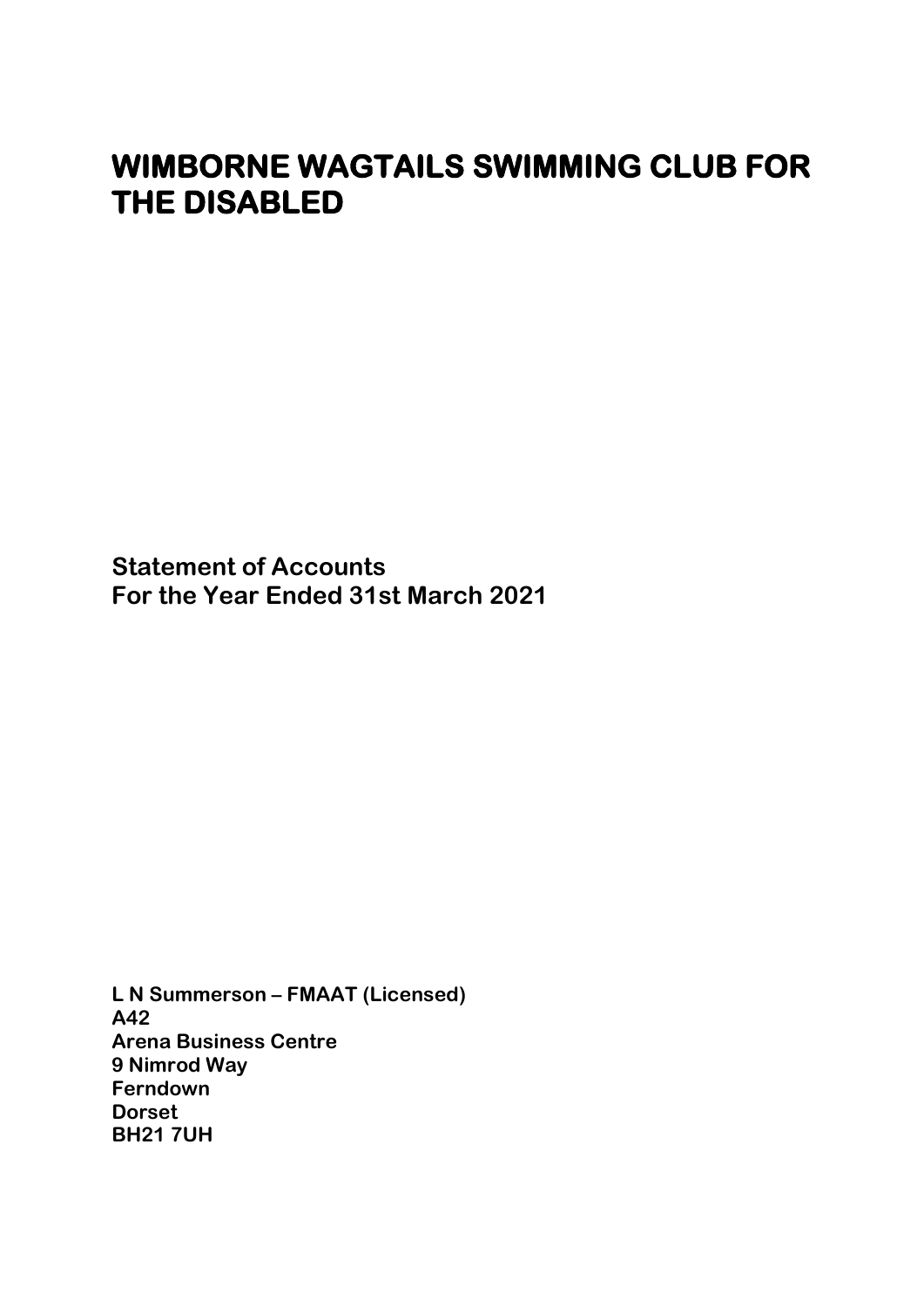#### **Contents of the Financial Statements For the Year Ended 31st March 2021**

|                                         | Page |
|-----------------------------------------|------|
| <b>Income &amp; Expenditure Account</b> | 1    |
| <b>Balance Sheet</b>                    | 2    |
| <b>Auditor's Report</b>                 | 3    |
| <b>Notes to the Accounts</b>            |      |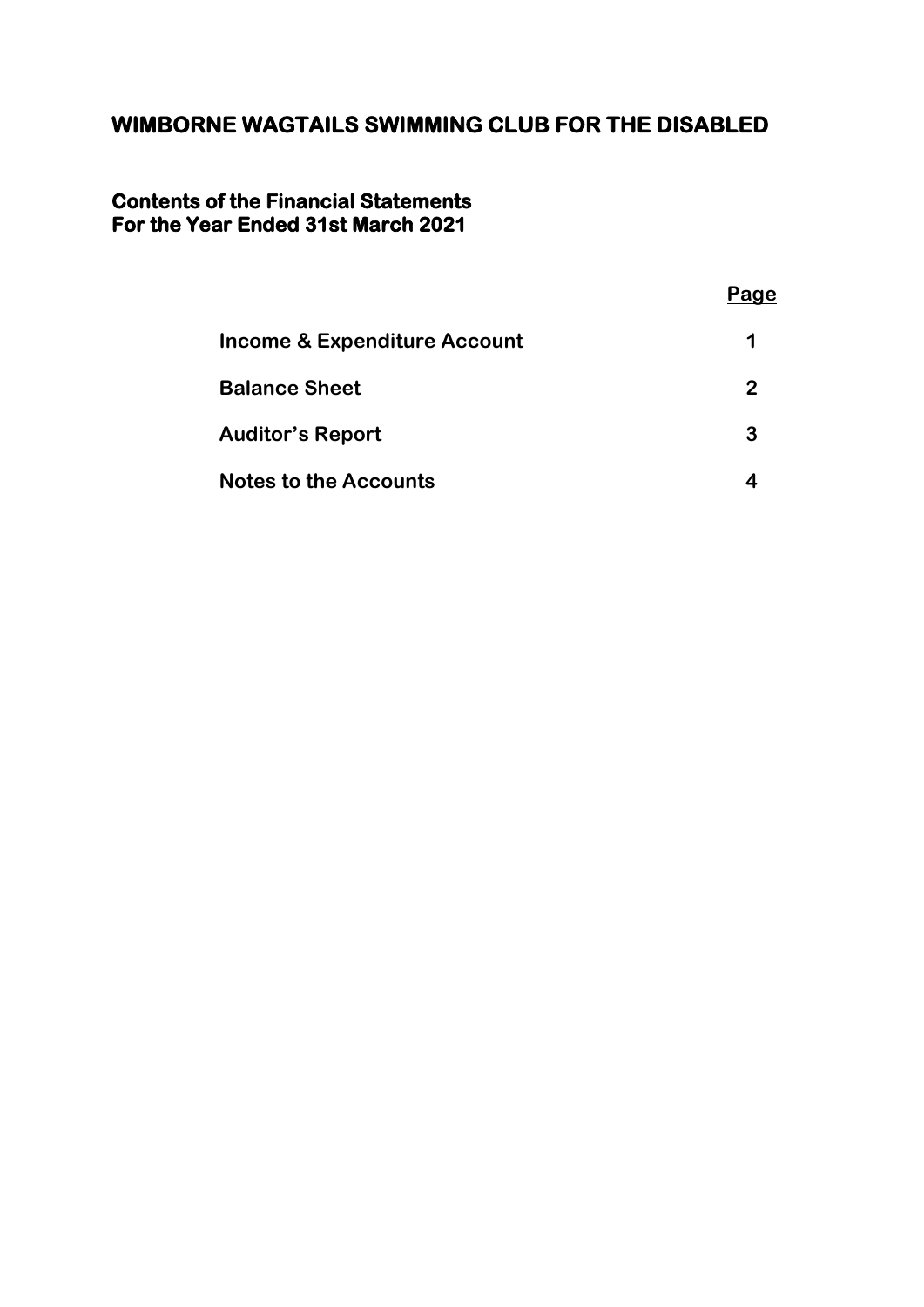#### **Income & Expenditure Account For the Year Ended 31st March 2021**

|                                     |   | 2021 | 2020 |      |
|-------------------------------------|---|------|------|------|
|                                     | £ | £    | £    | £    |
| <b>INCOME</b>                       |   |      |      |      |
| <b>Donations</b>                    |   | 692  |      | 1020 |
| <b>Restricted funds</b>             |   | 663  |      | 1639 |
| <b>Subscriptions</b>                |   |      |      | 323  |
| <b>Gift Aid</b>                     |   |      |      | 151  |
| <b>Sponsored events</b>             |   |      |      | 865  |
| Fairs, tombolas & promotional items |   | 60   |      | 496  |
| <b>Social events</b>                |   |      |      | 1800 |
| <b>Raffles</b>                      |   | 90   |      | 168  |
| <b>Other</b>                        |   |      |      | 18   |
| <b>Swim passes</b>                  |   |      |      | 555  |
| <b>Transport contribution</b>       |   | 270  |      | 443  |
| <b>Interest</b>                     |   | 30   |      | 84   |
| <b>Bournemouth Marathon</b>         |   |      |      | 210  |
|                                     |   | 1805 |      | 7772 |

#### **LESS EXPENDITURE**

| <b>Gala Expenses</b>                         |      |             | 657           |             |
|----------------------------------------------|------|-------------|---------------|-------------|
| <b>Transport</b>                             | 462  |             | 983           |             |
| <b>Swims</b>                                 | 450  |             | 928           |             |
| <b>Postage &amp; Stationery</b>              | 11   |             | 72            |             |
| <b>Website, Advertising &amp; Promotions</b> | 159  |             | 185           |             |
| <b>Social Events</b>                         |      |             | 2113          |             |
| <b>Stock</b>                                 | 20   |             | 290           |             |
| <b>Vouchers, Gifts &amp; Engraving</b>       |      |             | 145           |             |
| <b>Insurance</b>                             | 236  |             | 236           |             |
| <b>Training</b>                              | 41   |             | 233           |             |
| <b>Swim Equipment &amp; Badges</b>           | 39   |             | 17            |             |
| <b>Helper expenses</b>                       |      |             | 254           |             |
| Accountancy                                  | 100  |             | 130           |             |
| <b>Meetings</b>                              |      |             | 83            |             |
| <b>Costs fairs and Exhibitions</b>           |      |             | 137           |             |
| <b>Depreciation</b>                          | 162  |             | 163           |             |
| <b>Other Expenses</b>                        | _166 |             | <u>  212 </u> |             |
|                                              |      | <u>1846</u> |               | <u>7175</u> |
| <b>EXCESS OF EXPENDITURE OVER</b>            |      | (41)        |               | 597         |

**INCOME**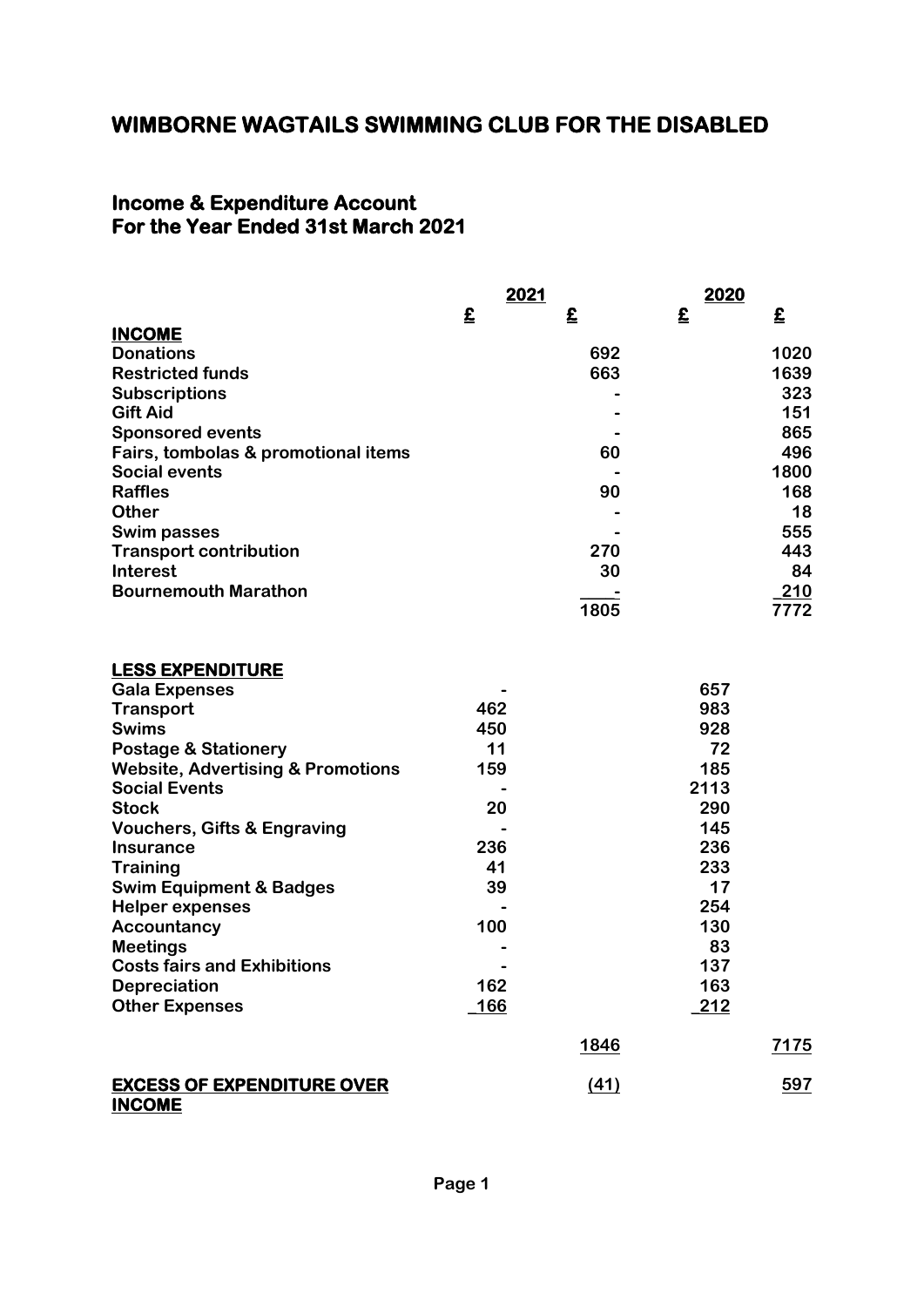## **Balance Sheet as at 31st March 2021**

|                                         | 2021       |                          | 2020       |      |
|-----------------------------------------|------------|--------------------------|------------|------|
|                                         | £          | $\boldsymbol{\hat{\Xi}}$ | £          | £    |
| <b>FIXED ASSETS</b>                     |            | 263                      |            | 425  |
| <b>CURRENT ASSETS</b>                   |            |                          |            |      |
| <b>Prepayments</b>                      | 390        |                          | 390        |      |
| <b>Cash at Bank</b>                     | 9594       |                          | 9841       |      |
| <b>Cash in Hand</b>                     | 37         |                          | 118        |      |
| <b>Stock</b>                            | <u>100</u> |                          | <u>120</u> |      |
|                                         | 10121      |                          | 10469      |      |
| <b>LESS: CURRENT LIABILITES</b>         |            |                          |            |      |
| <b>Accruals</b>                         | 100        |                          | 162        |      |
| <b>Income in Advance</b>                | 390        |                          | 134        |      |
| <b>Restricted Funds</b>                 | 2648       |                          | 3311       |      |
|                                         | 3138       |                          | 3607       |      |
| <b>NET CURRENT ASSETS</b>               |            | 6983                     |            | 6862 |
|                                         |            | 7246                     |            | 7287 |
|                                         |            |                          |            |      |
| <b>REPRESENTED BY:-</b>                 |            |                          |            |      |
| <b>ACCUMULATED FUND</b>                 |            |                          |            |      |
| <b>Balance at 31.03.2020</b>            |            | 7287                     |            | 6690 |
| <b>Less: Excess of Expenditure over</b> |            | 41                       |            | 597  |
| <b>Income</b>                           |            |                          |            |      |
| <b>Balance at 31.03.2021</b>            |            | 7246                     |            | 7287 |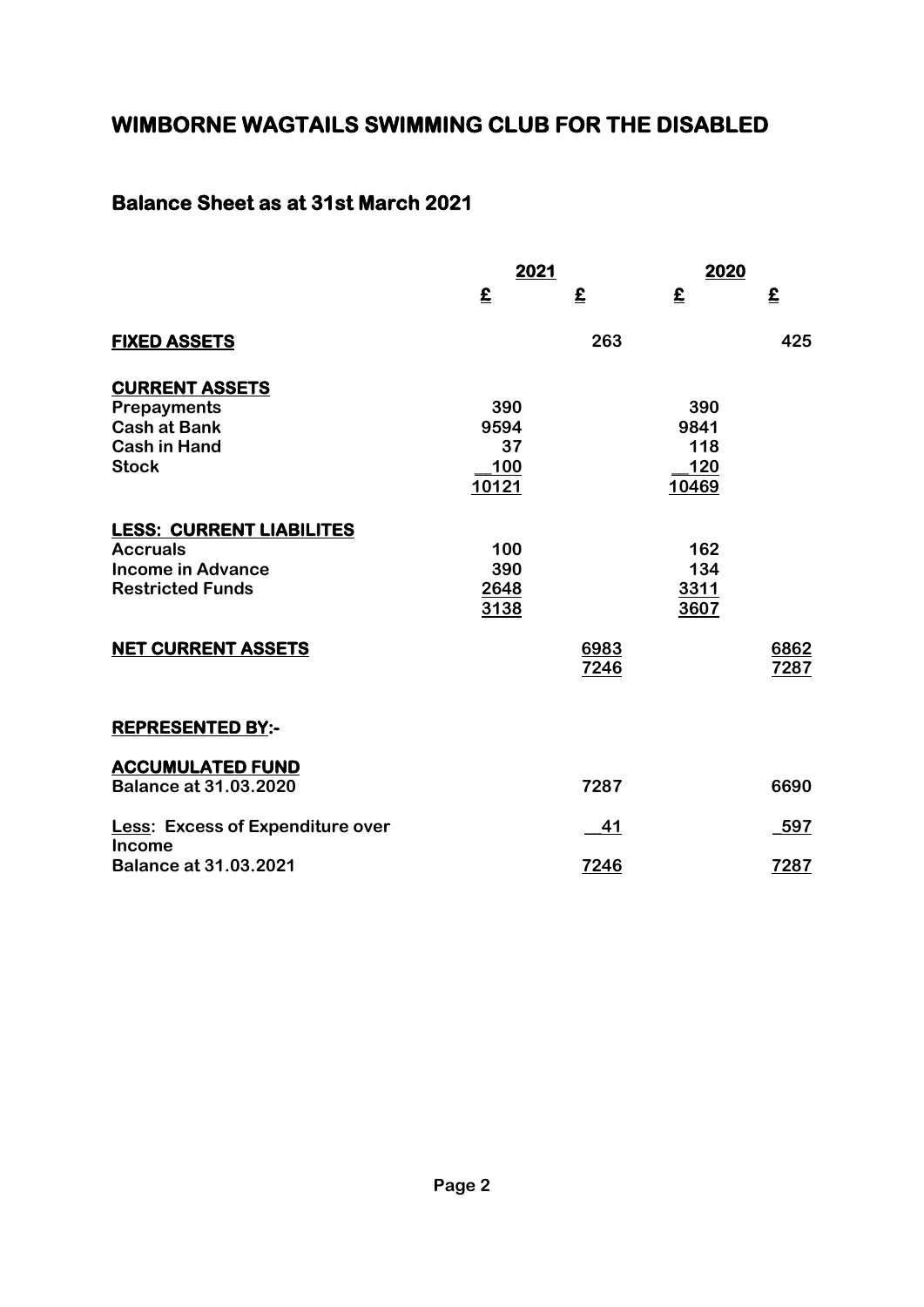## **AUDITOR'S REPORT TO THE MEMBERS OF WIMBORNE WAGTAILS SWIMMING CLUB FOR THE DISABLED**

**I certify that the Financial Statements for the year ended 31st March 2021 show a true and fair view of the state of affairs of the Club as at 31st March 2021 and the excess of expenditure over income for the year ending on that date.**

**L N Summerson – FMAAT (Licensed) A42 Arena Business Centre 9 Nimrod Way Ferndown Dorset BH21 7UH**